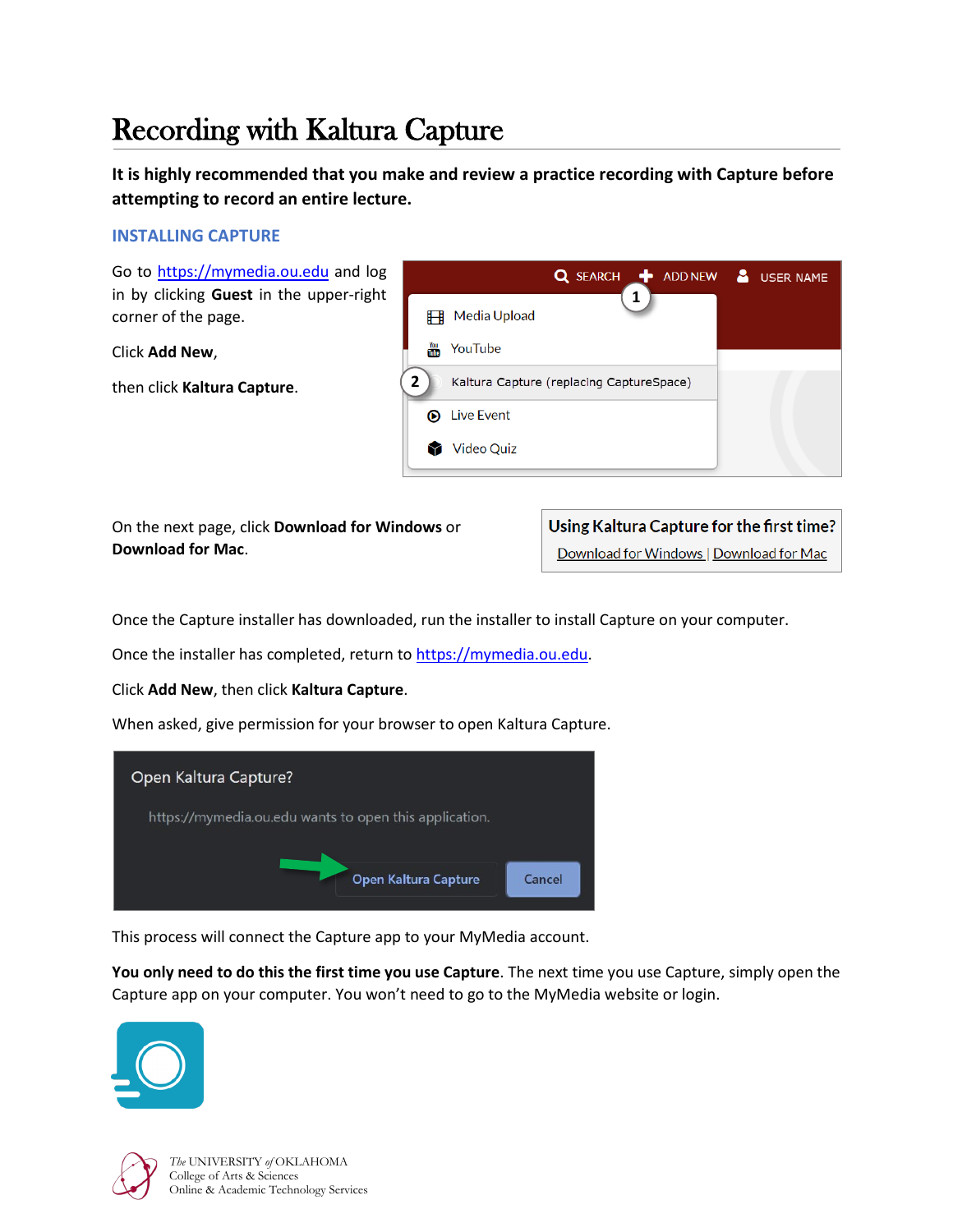## **CAPTURE SETTINGS**

Capture gives you the option to record up to two video sources, including two screens, a screen and a camera, or two cameras. If more than one video source is used, viewers will be able to freely select video sources while they are watching the video, including picture-in-picture and side-by-side options.

Unless there is a specific reason to do otherwise, it is normally recommended to only select a single video source to avoid unnecessary distraction for viewers.

- 1. To enable or disable a video source, click its icon.
- 2. To select a video source, open the dropdown menu just below the video source icon.
- 3. Select the video source.
- 4. You can choose to record either the **Full Screen** or **Select an Area** of the screen to record.

If you choose to **Select an Area**, you can choose from preset recording dimensions or simply drag the corners of the translucent window to the size you want.

To move the recording window, simply click and drag the translucent window.

When you are finished, click Confirm.



| i<br>Ü           |                                                             |  |
|------------------|-------------------------------------------------------------|--|
| İ                | Custom (801x501)<br>$\check{ }$<br>$\sf{Cancel}$<br>Confirm |  |
| ř<br>ļ<br>r<br>ř |                                                             |  |

- 5. Be sure to select your audio recording source as well. It is normally recommended to use a headset microphone for best audio quality unless you will be on camera.
- 6. Click **Manage** to view your Capture Library and Settings.

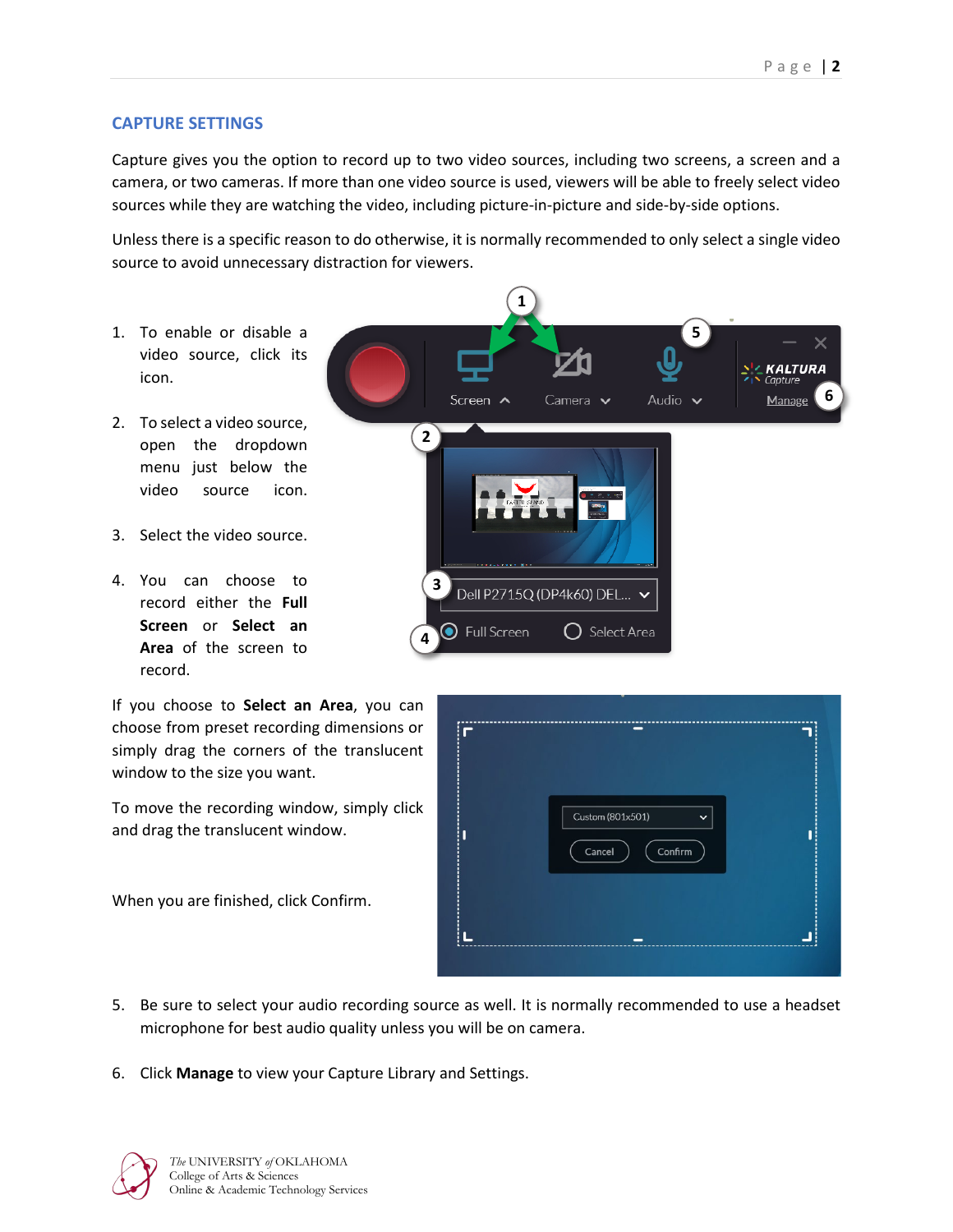1. Click the gear icon to view more Capture app settings.

**1**

2. You can change the resolution of your screen and camera recordings. This will affect the final resolution of your recorded video.

> It is recommended to set **Screen recording quality** to 1080p. If you are having technical issues with recording, you can try changing this setting to 720p.

| ⊟             | ₩              | <b>Settings</b>                                    |                           |                          |                  |
|---------------|----------------|----------------------------------------------------|---------------------------|--------------------------|------------------|
| $\ddot{\phi}$ | 3              | Camera recording quality                           | $\bigodot$ 480p           | $O$ 720p                 | 1080p            |
| $_{\odot}$    | 2 <sup>1</sup> | Screen recording quality                           | $O$ 480p                  | $O$ 720p                 | $\bigodot$ 1080p |
|               | 4              | Record system audio                                | $\bigcap$ Yes             | $\overline{\bigcirc}$ No |                  |
|               |                | Recording name prefix<br>Kaltura Capture recording |                           |                          |                  |
|               | 5              | Highlight Cursor                                   | $\overline{\bigcirc}$ Yes | O No                     |                  |
|               | 6              | Auto minimize when recording:                      | $\bigcap$ Yes             | $\odot$ No               |                  |

- 3. If you are using a camera and the camera recording is only a small rectangle instead of filling the expected area, try changing the **Camera recording quality** to a lower setting such as 480p or 720p.
- 4. If you need to record sound from your computer in addition to your microphone, click **Yes** for **Record system audio.** This can be useful if your presentation includes audio that you want to be present in the recording. Otherwise, leave this option off so that any notification sounds from your computer are not accidentally recorded.
- 5. If you would like your mouse clicks to be highlighted in the video, click **Yes** for **Highlight Cursor.**
- 6. If you would like the Capture app interface to automatically minimize once recording begins, click **Yes** for **Auto minimize while recording.** It is usually recommended to leave this setting turned off unless you are making a full screen recording and would like to hide the Capture interface from the recording.
- 7. When you are satisfied with your settings, click **Save**.
- 8. Click **New Recording** to return to the main Capture interface.

| 8 | <b>New Recording</b> |           |  |
|---|----------------------|-----------|--|
|   | Cancel               | 7<br>Save |  |

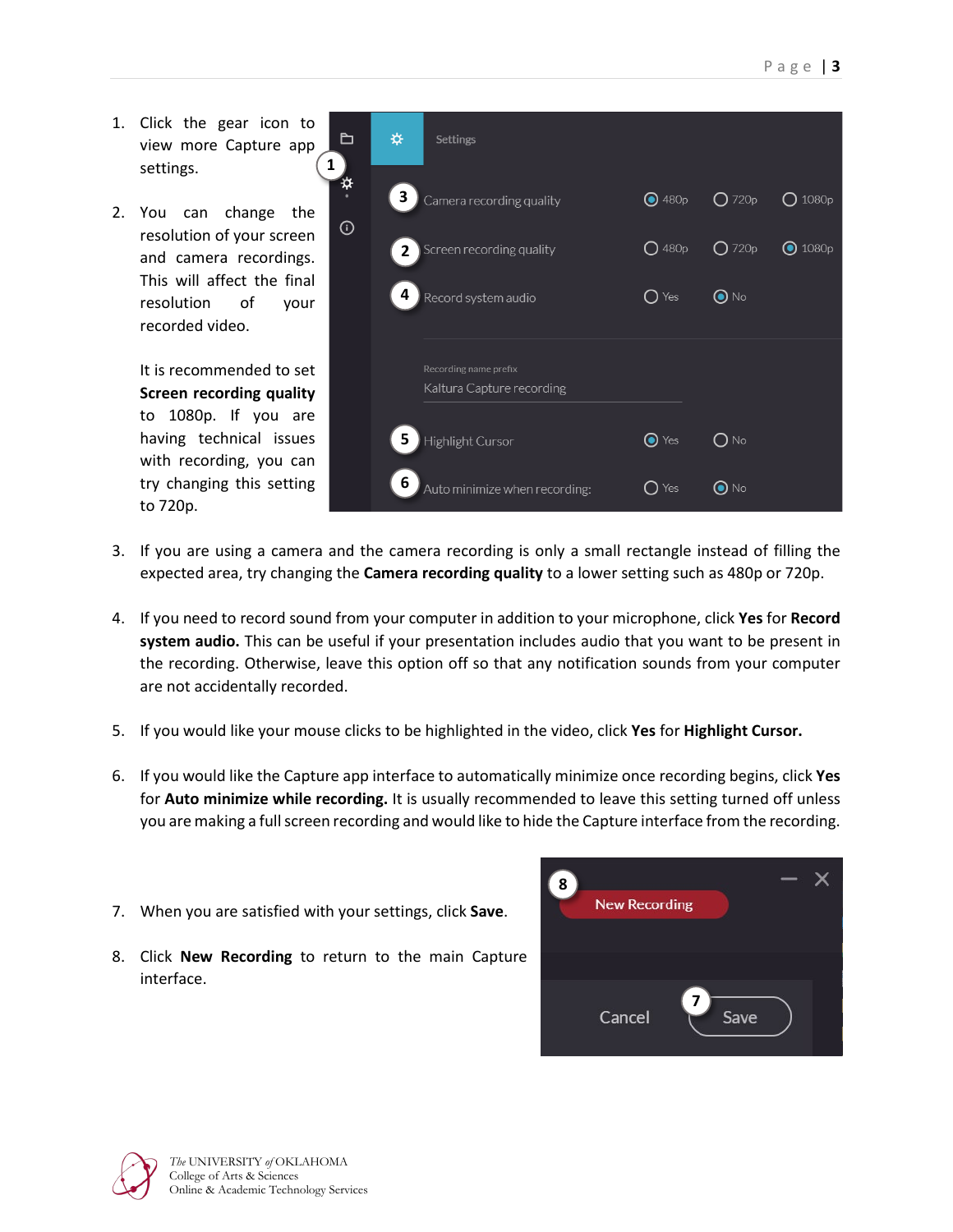## **RECORDING WITH CAPTURE**

Before recording, open the presentation, website, or software you wish to record and get it ready for recording.

If you are recording a PowerPoint presentation, PowerPoint's "Reading View" option works well with screen recording.



The presentation will fill the PowerPoint window without needing to go to Full Screen mode.

## **NOTE: If you record your entire screen and PowerPoint is in Slideshow mode, Capture will automatically create chapter markers for each slide and make the PowerPoint text searchable.**

When you are ready to begin recording, click the big red recording button.

The Capture interface will minimize to one corner of your screen and a countdown will begin from 3.

#### **You are now recording.**

Give your presentation as you normally would. Kaltura Capture will record everything that happens within the recording window specified earlier.

The Capture app interface allows you to stop, pause, or cancel recording.

- 1. Click the **pencil** icon to access onscreen annotation features.
- 2. You can free draw on the screen,
- 3. draw arrows,
- 4. create text,
- 5. and move annotations around the screen.
- 6. There are tools for selecting annotation colors and sizes.
- 7. The **Whiteboard** icon makes an area of the screen white for making clearer annotations.
- 8. Click the trashcan icon to delete all annotations.

When you are finished recording, click the **Stop** button.

You can also press **Ctrl+S** or ⌘+**S** on your keyboard to stop recording.

Recording will pause while you confirm that you wish to stop recording.